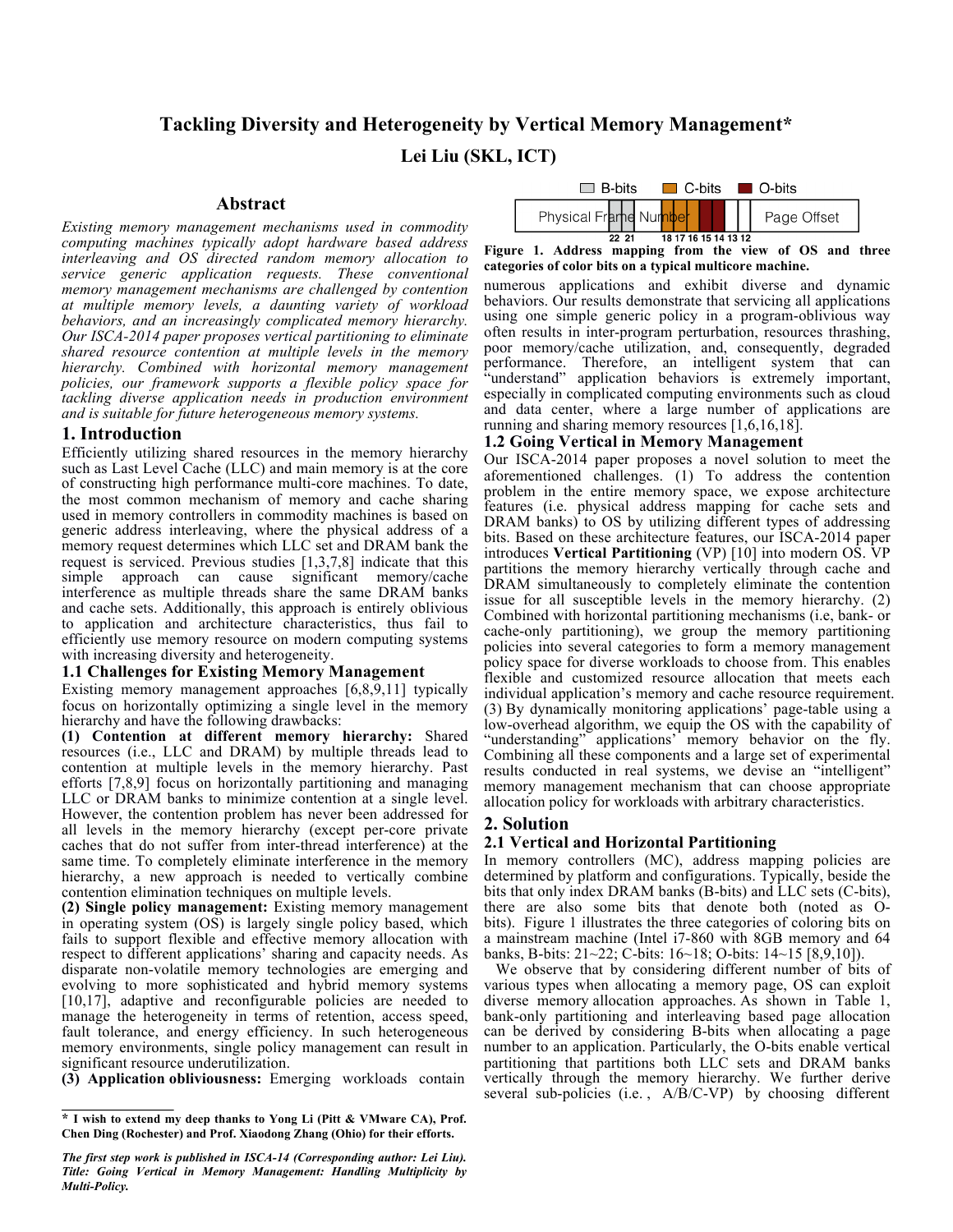| Policy       | <b>Coloring Bits</b>                   | <b>Description</b>                                         | <b>Target Cores</b> |
|--------------|----------------------------------------|------------------------------------------------------------|---------------------|
| Interleaving | B-bits ${21 - 22}$<br>O-bits ${14~15}$ | Bank-Interleaving w/<br>random page allocation             | $4/8$ -core         |
| Bank-Only    | B-bits ${21 - 22}$<br>O-bits ${15}$    | $LLC \rightarrow 2$ groups<br>Banks $\rightarrow$ 8 groups | $4/8$ -core         |
| A-VP         | O-bits ${14~15}$                       | $LLC \rightarrow 4$ groups<br>Banks $\rightarrow$ 4 groups | 4-core              |
| B-VP         | B-bits $\{22\}$ +<br>O-bits ${14~15}$  | $LLC \rightarrow 4$ groups<br>Banks $\rightarrow$ 8 groups | 8-core              |
| $C-VP$       | C-bits ${16} +$<br>O-bits {14~15}      | $LLC \rightarrow 8$ groups<br>Banks $\rightarrow$ 4 groups | 8-core              |

#### **Table 1. Several representative partitioning policies**

combinations of O-, B- and C- bits to partition memory/cache into different quotas. Each policy represents one resource usage characteristic and has its own "friendly" (suitable) workloads, which performs better on this policy than on any other policies.

# **2.2 Understanding Memory Features**

#### **2.1.1 Key Observations and Classification**

Based on numerous experiments across over 200 workloads in real system (Figure 3), we find that compared to DRAM, the amount of available cache resource has a much greater impact on application performance. Thus, we classify applications into four categories: Core Cache Fitting (CCF), LLC High (LLCH), LLC Middle (LLCM) and LLC Thrashing (LLCT), based on their performance drop caused by cache quota reduction from 8/8 (entire cache) to 1/8. CCF applications (e.g., *hmmer*), do not degrade significantly when using fewer LLC resources as their working sets fit into the L1 and L2 private caches. LLCT applications, such as *libquantum*, are also insensitive to cache quotas, but due to cache thrashing behavior rather than small working set sizes. LLCH applications such as *mcf* suffer the worst performance degradations from reduced cache quotas due to their large resource requirements.

#### **2.1.2 Dynamic Application Classification**

To enable online optimization, we need to classify an application based on its run-time characteristics. **We found the number of** *hot pages* **(active pages used in a particular time interval and can be identified by the access bit in PTE) can reflect an application's LLC demand due to the DRAM row-buffer locality.** Based on this insight, we devise a classification algorithm implemented as two kernel tasks, JOB1 and JOB2, which sample the page access patterns periodically. JOB1 is responsible for collecting the number of hot pages by clearing the *access\_bit* and examining pages with *access\_bit* =1 at the end of each sampling period. JOB2 uses an array of page access counters to record the number of accesses for each page. JOB2 groups the counter values into ranges and computes a *weighted page distribution* (WPD) to reflect page reference locality. Our algorithm can accurately classify applications into one of the four categories detailed in Section 2.1.1 by comparing the number of hot pages and WPD with trained thresholds.

## **2.3 Memory Allocation Policy Selection**

We adopt a data mining approach to quantitatively study the impacts of various memory allocation schemes on over 2000 workloads. We run each workload with different policies and record the performance improvements achieved by the corresponding policies. Based on the correlation between the classification and performance gains on different policies, we create a set of rules to select the policy of vertical management.

#### **2.3.1 Partitioning Rules**

First, most workloads that contain at least one LLCT application perform best on A/C-VP. Second, a dominating percentage of workloads containing LLCH but not LLCT perform best on bank-only partitioning. Third, most workloads with LLCM but no LLCT or LLCH applications achieve best performance results with a modest cache partitioning scheme such as A-VP and B-



**Figure 2. Memory allocation policy decision tree (PDT)**



**Figure 3. Performance improvement of various polices for 214 workloads (A/B/C-VP are memory policies introduced in Table 1).**

VP. Based on the rules and their priorities relative to each other, we generate a memory management **policy decision tree (PDT)** shown in Figure 2. The PDT is useful for choosing appropriate policies for diverse workloads. Moreover, for multi-threaded workloads, Park et al. [12] argues that a random page-interleaved allocation scheme (Table 1) outperforms other schemes. Thus, we add this policy to handle multi-threaded workloads in PDT.

# **2.3.2 Coalescing Rules**

Despite the advantage in eliminating interference, a pure partitioning based approach is not always preferable since it limits the available resource and can harm the performance for resource hungry applications (e.g., LLCH). Thus, we extend the PDT with several coalescing rules that can be used to merge the partitioned resource quotas among certain types of applications. Using the data mining approach, we find the LLCH and LLCM applications should be coalesced together to share the cache quota, while LLCT and CCF applications should be coalesced respectively to share a small cache quota.

# **3. Experimental Results**

We implement PDT with partitioning and coalescing rules in Linux kernel. Extensive experiments show that our framework outperforms the unmodified Linux kernel and achieves up to 11% performance gains over prior techniques. Our results also show that higher performance can be achieved by adaptively choosing workload's best-fit memory policy. Illustrated in Figure 3, half of the workloads fall into region 4, meaning their performance degrade in shared memory conditions where cache resource is being limited/partitioned, but bank partitioning can benefit them. By contrast, some workloads in region 1 can achieve above 10% performance gains via x-VP to eliminate interference.

## **4. Future Impact**

DRAM and cache technology has been undergoing remarkable